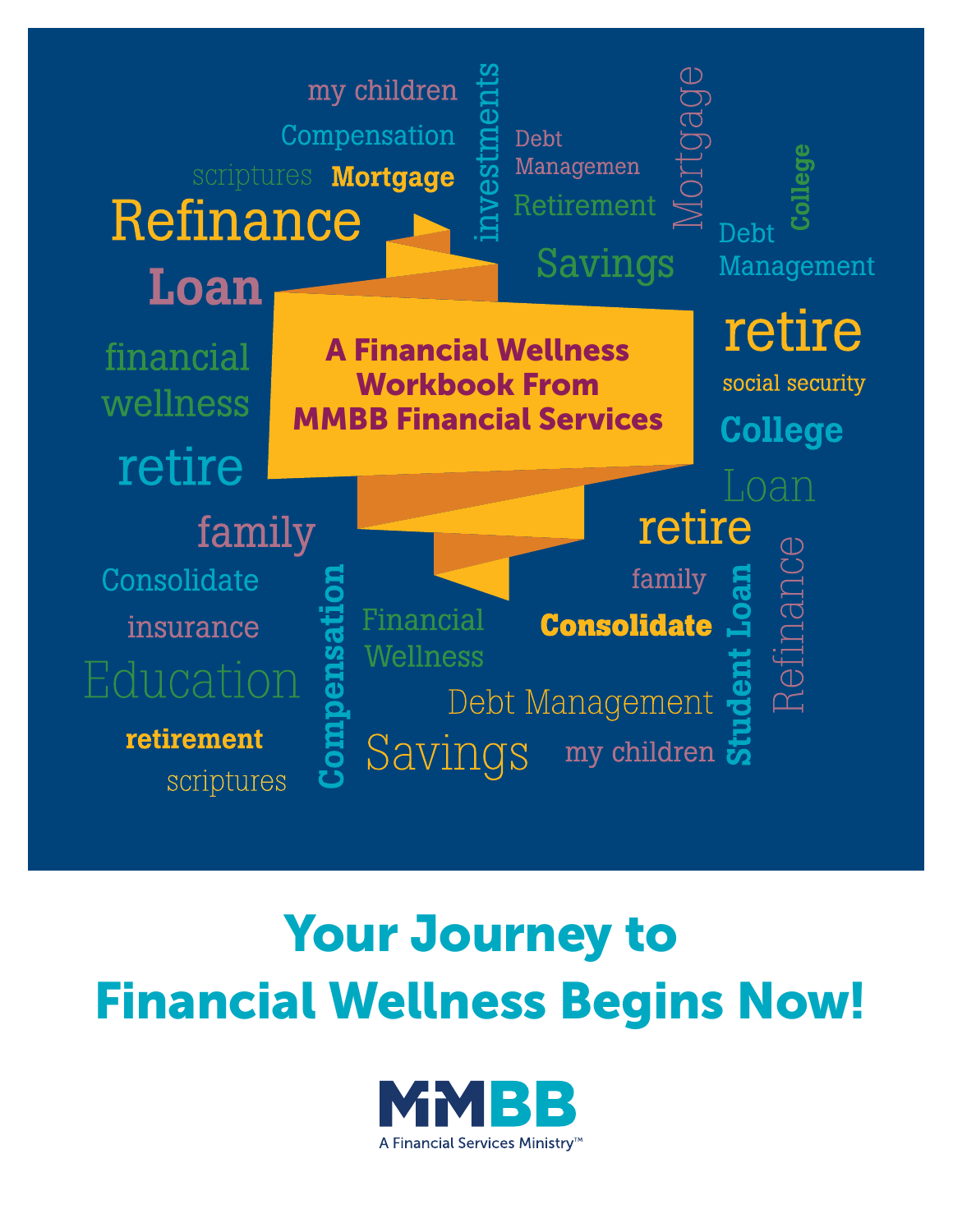## Introduction

As Christians, we know that everything comes from God and we are called to exercise wisdom in how we spend and save. Financial decisions can be challenging especially for pastoral leaders who are concerned with so many aspects of ministry. Money talks. But talking about money is hard. Achieving financial wellness does not have to seem like an elusive goal. MMBB Financial Services created this workbook to guide you on your path to Financial Wellness.

At MMBB, we define Financial Wellness as a complex balance of the psychological, spiritual and physical aspects of money management that results in a financially healthy life. Financial wellness means you have an honest understanding of your financial circumstances and you manage them so you can be prepared and adjust when unexpected situations arise. Those who achieve it can live a life characterized by<sup>1</sup>:

- $\blacksquare$  Minimal financial stress
- $\blacksquare$  Having control over day-to-day, month-to-month finances
- $\blacksquare$  An understanding of where your money is coming from and where it is going
- $\blacksquare$  Having the capacity to absorb a financial emergency (\$10K)
- $\blacksquare$  A strong financial foundation defined as little to no debt, an emergency savings fund and living below your means
- $\blacksquare$  An ongoing plan that leads participants on a path to meet future financial goals
- $\blacksquare$  Having the financial freedom to make the choices that allow you to enjoy life

Essentially, Financial Wellness is a state in which you practice wise planning, spending and saving with regards to the financial resources which God gives you. Reaching your personal and family goals will be easier when your financial house is in order. Let's get started.

*For which of you, intending to build a tower, does not sit down first and count the cost, whether he has enough to finish it.* —Luke 14:28 (NJKV)

1 Consumer Financial Protection Bureau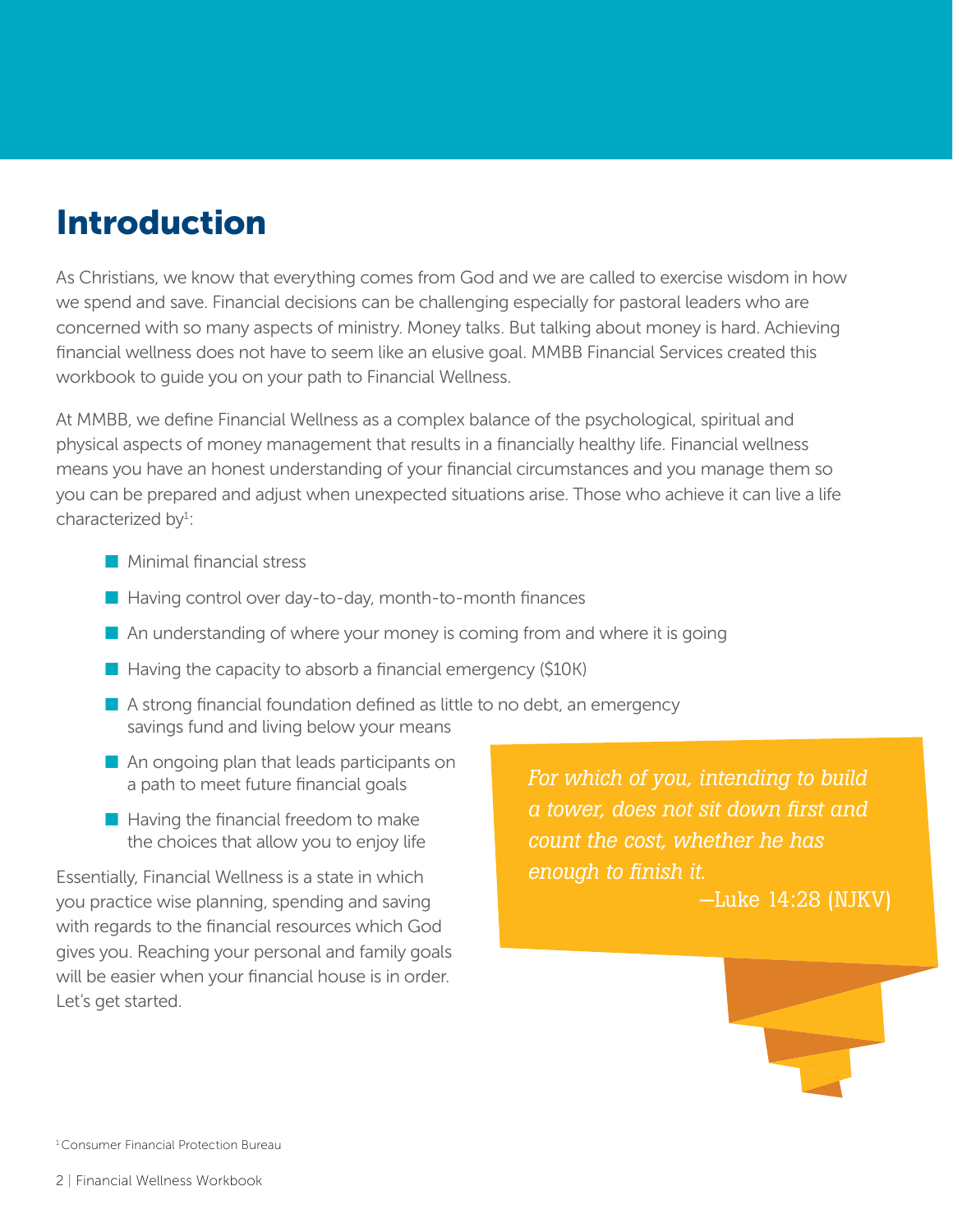

# Table of Contents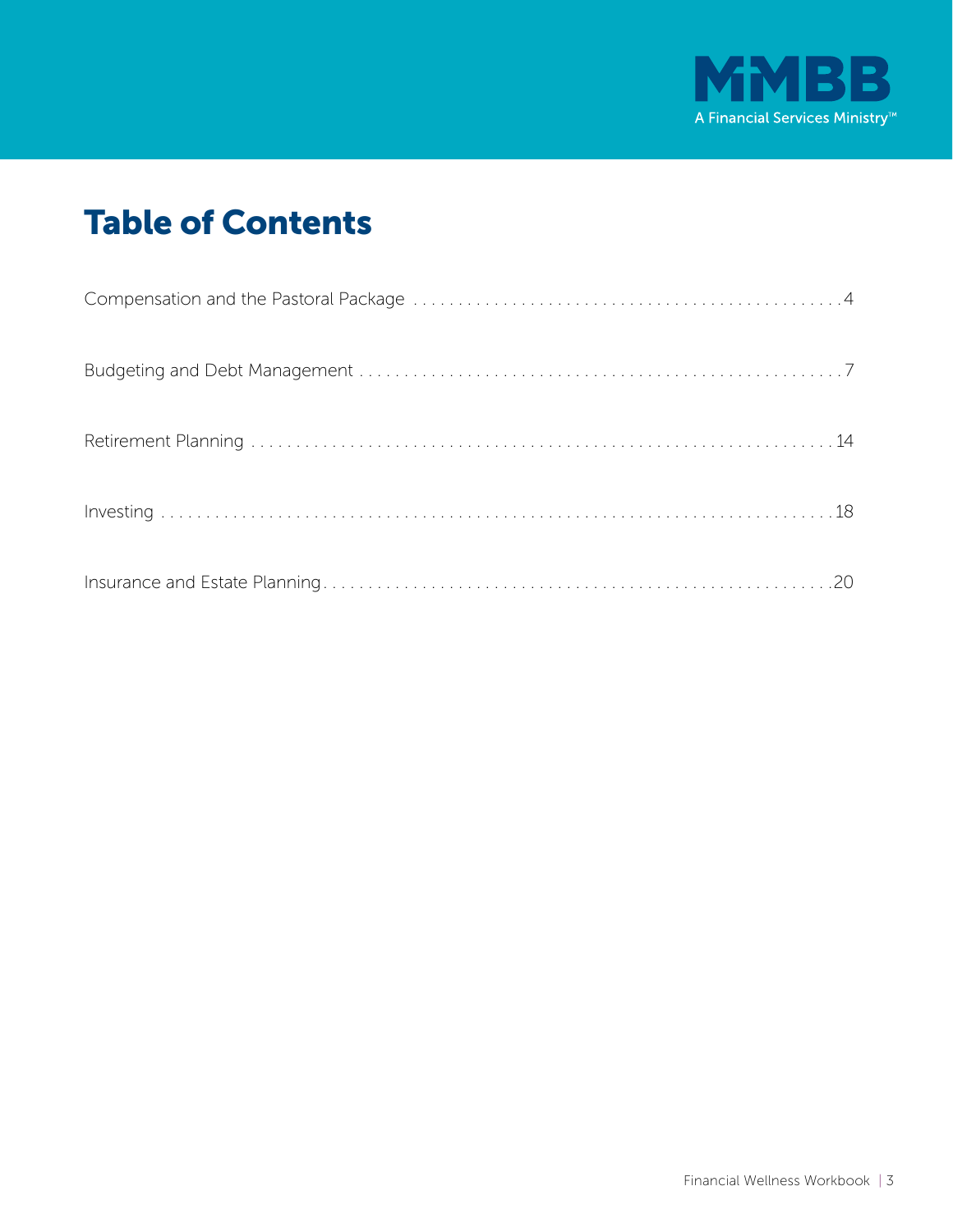### Compensation and the Pastoral Package

Are your finances in good shape? What are your financial goals? Before you can begin thinking about how to achieve your financial goals, you need to have a sense of your individual compensation and how much total income is coming into your household.

#### What is compensation?

It is not uncommon to think about compensation as a lump sum or package that covers all costs related to a pastoral or lay staff position. MMBB believes it is important to think of compensation in separate buckets:

Those buckets are: Cash, Housing Allowance, and Social Security/Medicare Tax Offset



If cash, housing allowance and Social Security/Medicare Tax Offset are defined as compensation, what is NOT compensation?

- $\blacksquare$  Benefits—retirement, life insurance, disability insurance, health insurance, Flexible Spending Account (FSA), paid leave
- $\blacksquare$  Ministry related expenses

To get a sense of an Employment Package, see the sample pastoral budget (Page 5), then use the blank pastoral budget form (Page 6) to fill out your information.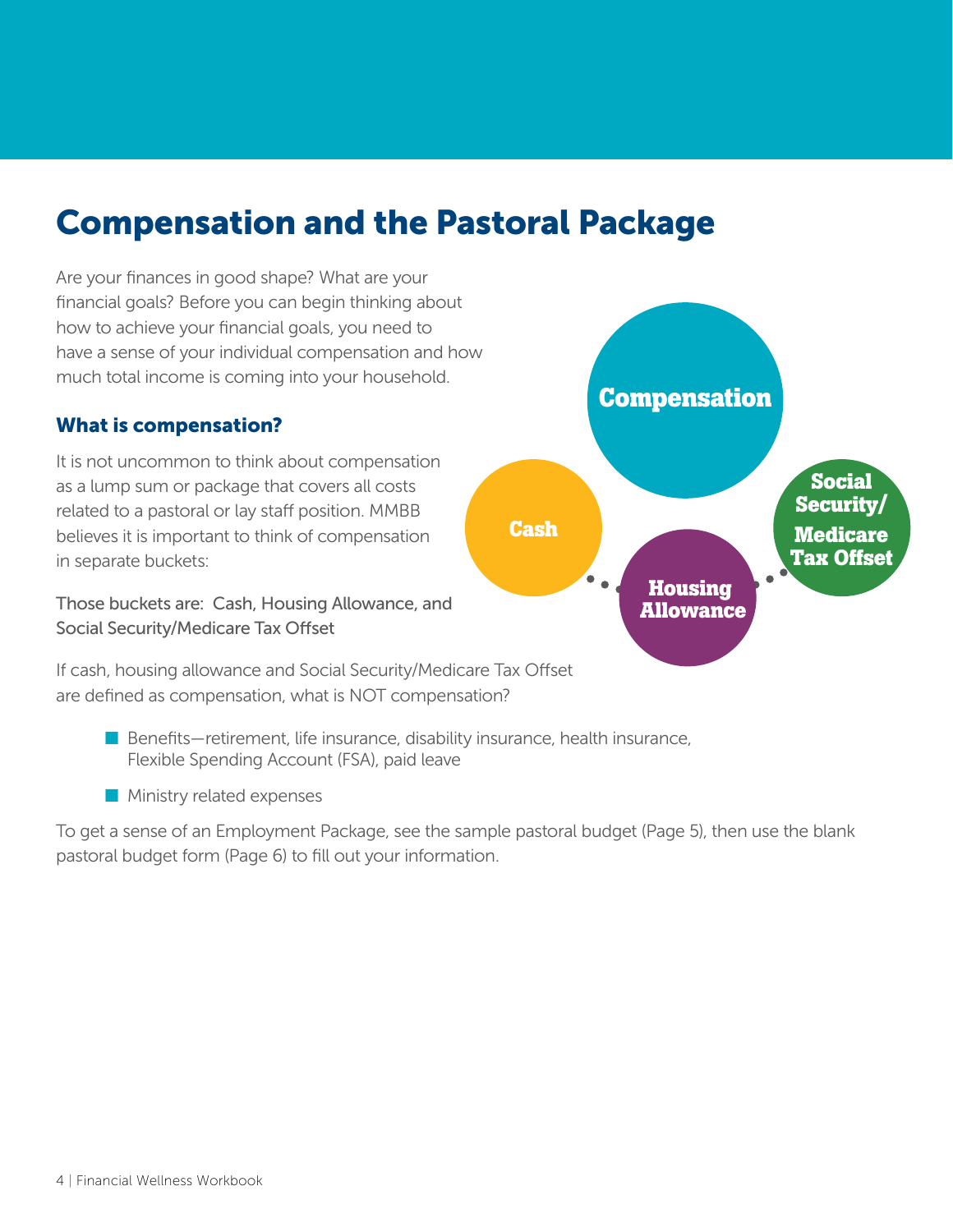

#### Sample Pastoral Budget

| <b>COMPENSATION - \$32,300</b>                                      |          |
|---------------------------------------------------------------------|----------|
| Cash Salary                                                         | \$20,000 |
| <b>Housing Allowance</b>                                            | \$10,000 |
| Social Security/Medicare Tax Offset                                 | \$2,300  |
| <b>BENEFITS - \$14,400</b>                                          |          |
| Retirement, plus Life and Disability Insurance                      | \$4,400  |
| Health Insurance                                                    | \$10,000 |
| <b>REIMBURSEMENT FOR MINISTRY OR JOB RELATED EXPENSES - \$3,300</b> |          |
| Auto Reimbursement                                                  | \$650    |
| Conventions                                                         | \$1,400  |
| Hospitality                                                         | \$250    |
| Subscriptions/Books                                                 | \$200    |
| Continuing Education                                                | \$800    |
| <b>Total Employment Package:</b>                                    | \$50,000 |

#### Housing Allowance

Housing allowance allows ordained staff to deduct the cost of housing expenses from income that is subject to federal taxes. For federal tax purposes, housing allowance is limited to the lesser of:

- **1.** The amount designated by the church, or
- 2. The amount actually spent on housing by the minister for the year, or
- **3.** The fair rental value of a furnished house plus utilities such as gas, electricity, oil, telephone, and water.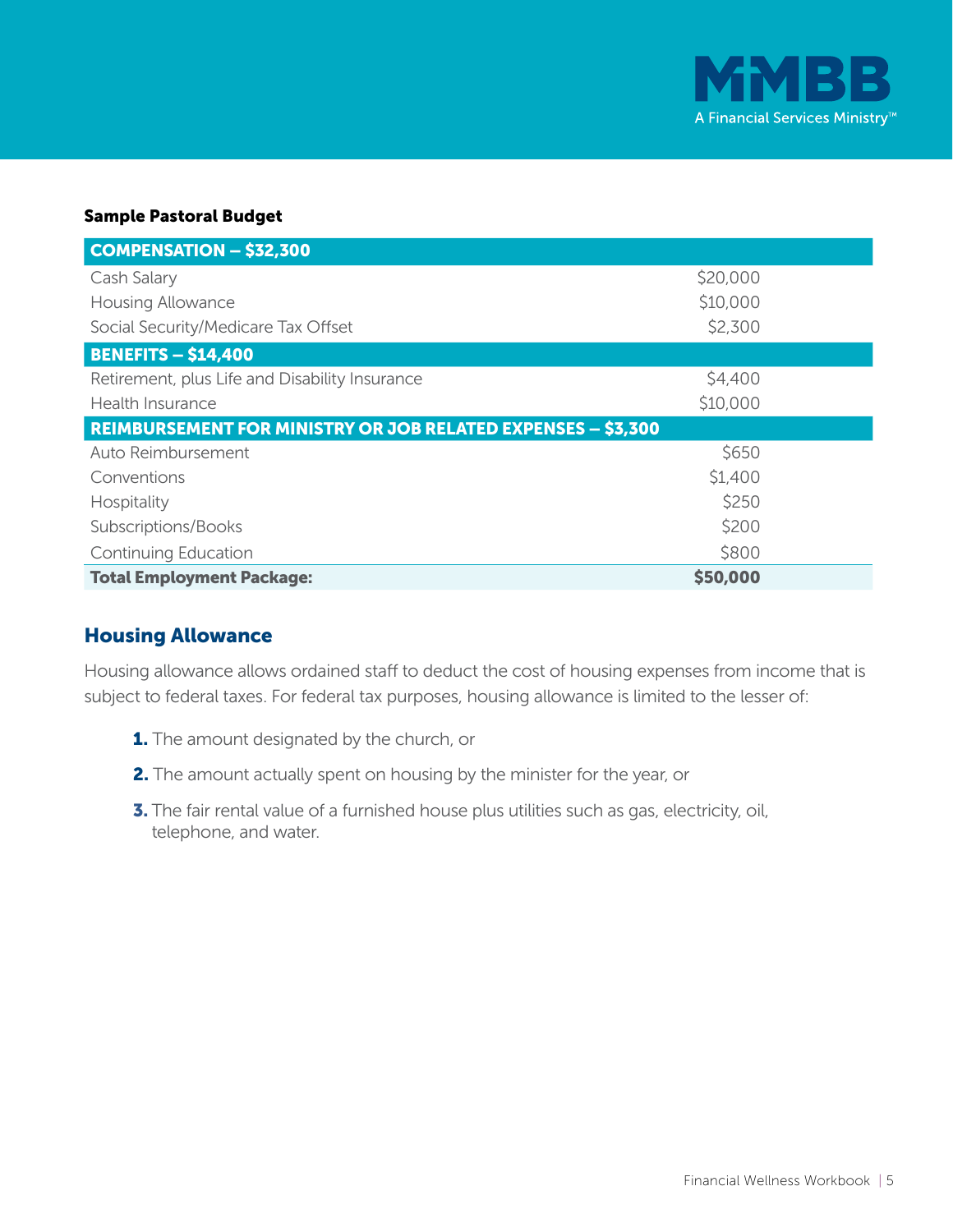#### Pastoral Budget Worksheet

| <b>Minister's Compensation</b>                                          | <b>This Year</b> | <b>Next Year</b> |
|-------------------------------------------------------------------------|------------------|------------------|
| Cash salary                                                             |                  |                  |
| Housing (either a or b)                                                 |                  |                  |
| a. Parsonage rental value<br>Parsonage allowance<br>Utilities allowance | a)               |                  |
| b. Housing allowance                                                    | b)               |                  |
| Social Security/Medicare Tax Offset*                                    |                  |                  |
| <b>Total compensation</b>                                               | \$               | \$               |
| <b>Benefits</b>                                                         | <b>This Year</b> | <b>Next Year</b> |
| Comprehensive Plan premiums                                             |                  |                  |
| Retirement Only contributions                                           |                  |                  |
| Medical and dental premiums                                             |                  |                  |
| <b>Total benefits</b>                                                   | \$               | \$               |
| <b>Ministry Related Expenses**</b>                                      | <b>This Year</b> | <b>Next Year</b> |
| Automobile expenses (at __________ a mile)                              |                  |                  |
| Convention expenses                                                     |                  |                  |
| Continuing education                                                    |                  |                  |
| Books, periodicals, other resources                                     |                  |                  |
| Hospitality fund                                                        |                  |                  |
| Other expenses                                                          |                  |                  |
| <b>Total reimbursement for ministry-related expenses</b>                | \$               | \$               |

#### Negotiating Compensation

Feeling good about your compensation allows you to focus on doing your best work in ministry. Negotiating a fair compensation package requires collaboration between the pastor and the church. Work together with your church to conduct those discussions in a spirit of good will that avoids rancor and ensures a positive outcome.

\* Employers choose whether or not to include the Social Security/Medicare Tax Offset for determining The Comprehensive Plan premiums. \*\*Most Ministry Related Expenses should be reimbursed under a tax advantaged accountable plan.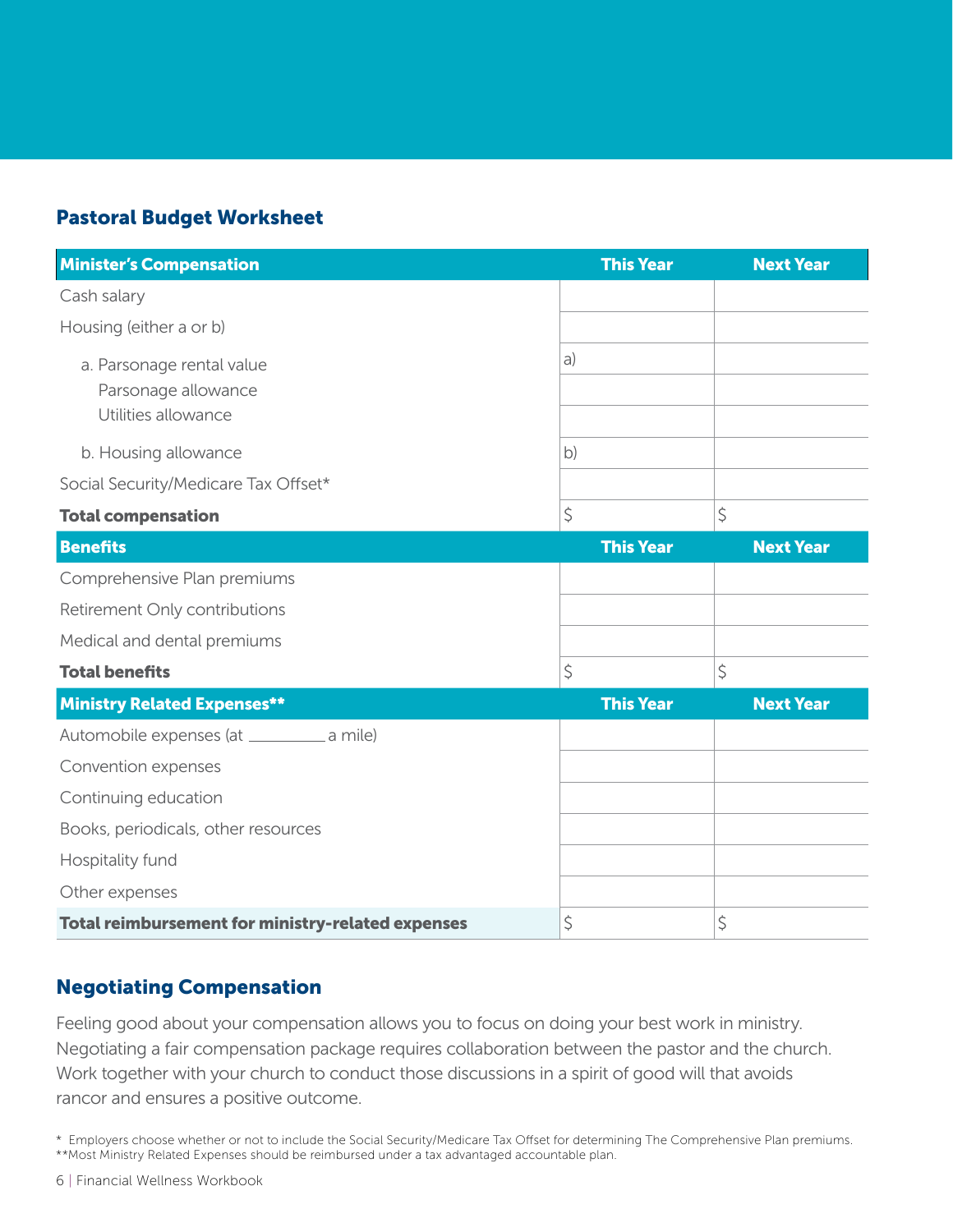

# Budgeting and Debt Management

Let's be realistic, in today's world most of us are on a tight budget and/or have debt. Learning how to manage your debt and stay within your budget are essential steps to creating financial wellness. If you have debt you are not alone but what will set you apart is facing your debt with a healthy approach.

The first step in managing your debt is to establish your financial goals. Begin with prayerful consideration and a thorough assessment of your finances.

Let's review your current income and spending. Budgeting is an important component of financial success and allows you to have some control over what you spend. Complete the following personal/family Spending Plan worksheet to show your current budget.



*Give to everyone what you owe them: If you owe taxes, pay taxes; if revenue, then revenue; if respect, then respect; if honor, then honor. —Romans 13:7, (NIV)* 

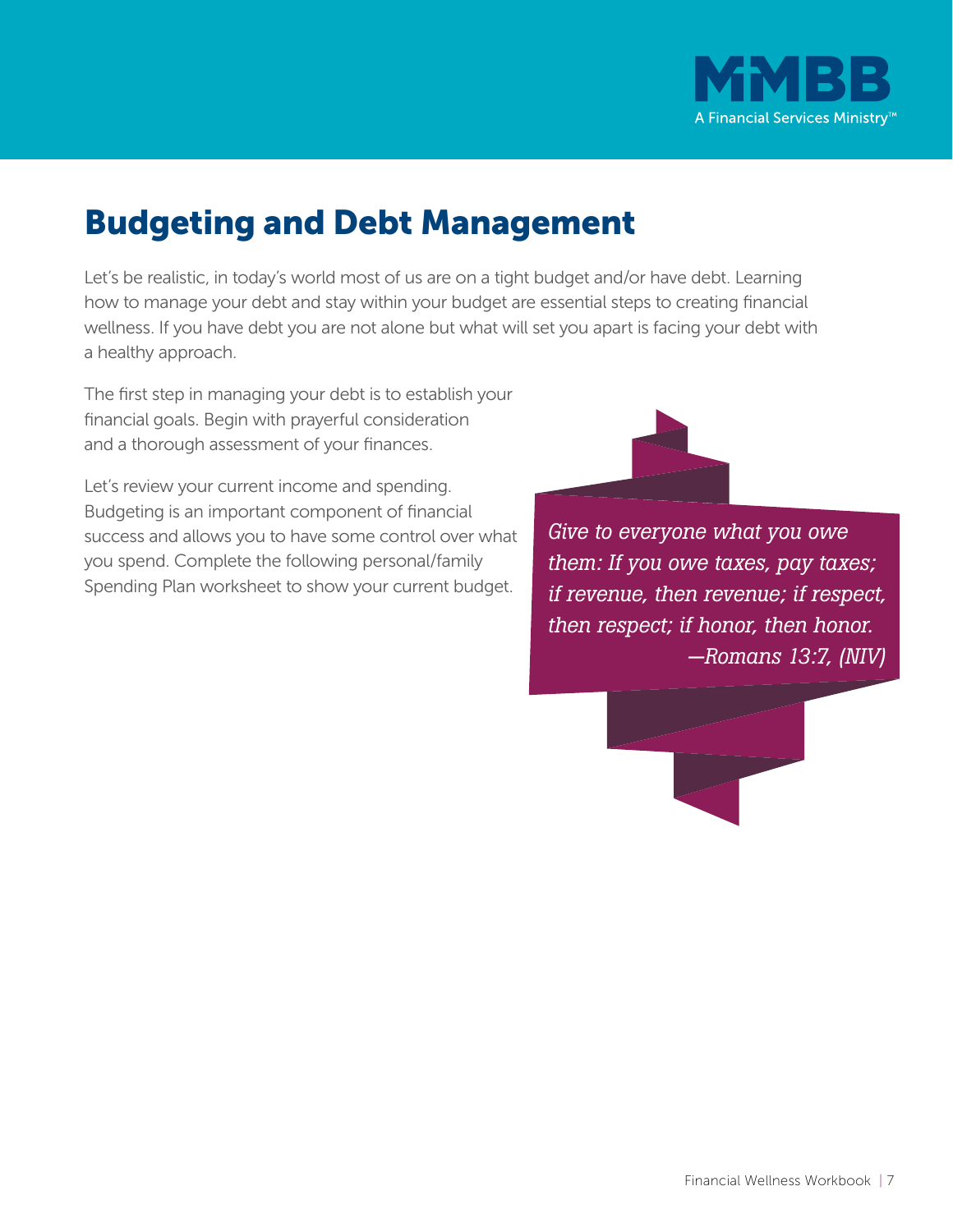### Spending Plan Worksheet<sup>1</sup> – Current

Get out your pay stubs, checkbooks, credit card and bank statements, and write down how much you make and how much you spend now each week, month and/or year – to the penny!

| <b>INCOME</b>   | <b>PER MONTH</b> | <b>WITHHOLDINGS</b>       | <b>PER MONTH</b> |
|-----------------|------------------|---------------------------|------------------|
| Salary 1        |                  | <b>Federal Tax</b>        |                  |
| Salary 2        |                  | State Tax                 |                  |
| Commissions     |                  | Social Sec./Medicare      | J                |
| Social Security |                  | Other                     |                  |
| Other           |                  | Total Income              |                  |
| Other           |                  | <b>Total Withholdings</b> |                  |
| Other           |                  | SPENDABLE INCOME          |                  |

Non-discretionary expenses are 'must' expenses. A "must" expense is something you must pay each month... or else you and your family will experience severe hardship.

| <b>MUST EXPENSES</b> | <b>PER MONTH</b> |                      | <b>PER MONTH</b> |
|----------------------|------------------|----------------------|------------------|
| Home: mortgage/rent  | \$               | Insurance: life      | \$               |
| Property tax         | \$               | <b>Disability</b>    | \$               |
| Insurance            | \$               | Liability            | \$               |
| Electric/gas         | \$               | Other                | \$               |
| Water/sewer          | \$               | Debts: credit card 1 | \$               |
| Telephone            | \$               | Credit card 2        | \$               |
| Maintenance          | \$               | Other                | \$               |
| Tithing              | \$               | Other                | \$               |
| Car: loan payment    | \$               | Savings: emergency   | \$               |
| Insurance            | \$               | Retirement           | \$               |
| Gas/oil              | \$               | Other                | \$               |
| Maintenance          | \$               | Daily: groceries     | \$               |
| Other                | \$               | Child care           | \$               |
| Medical: insurance   | \$               | Other                | \$               |
| Doctor/dentist       | \$               | Other                | \$               |
| Prescriptions        | \$               | Other                | \$               |
| Other                | \$               | TOTAL "MUSTS"        | \$               |

8 | Financial Wellness Workbook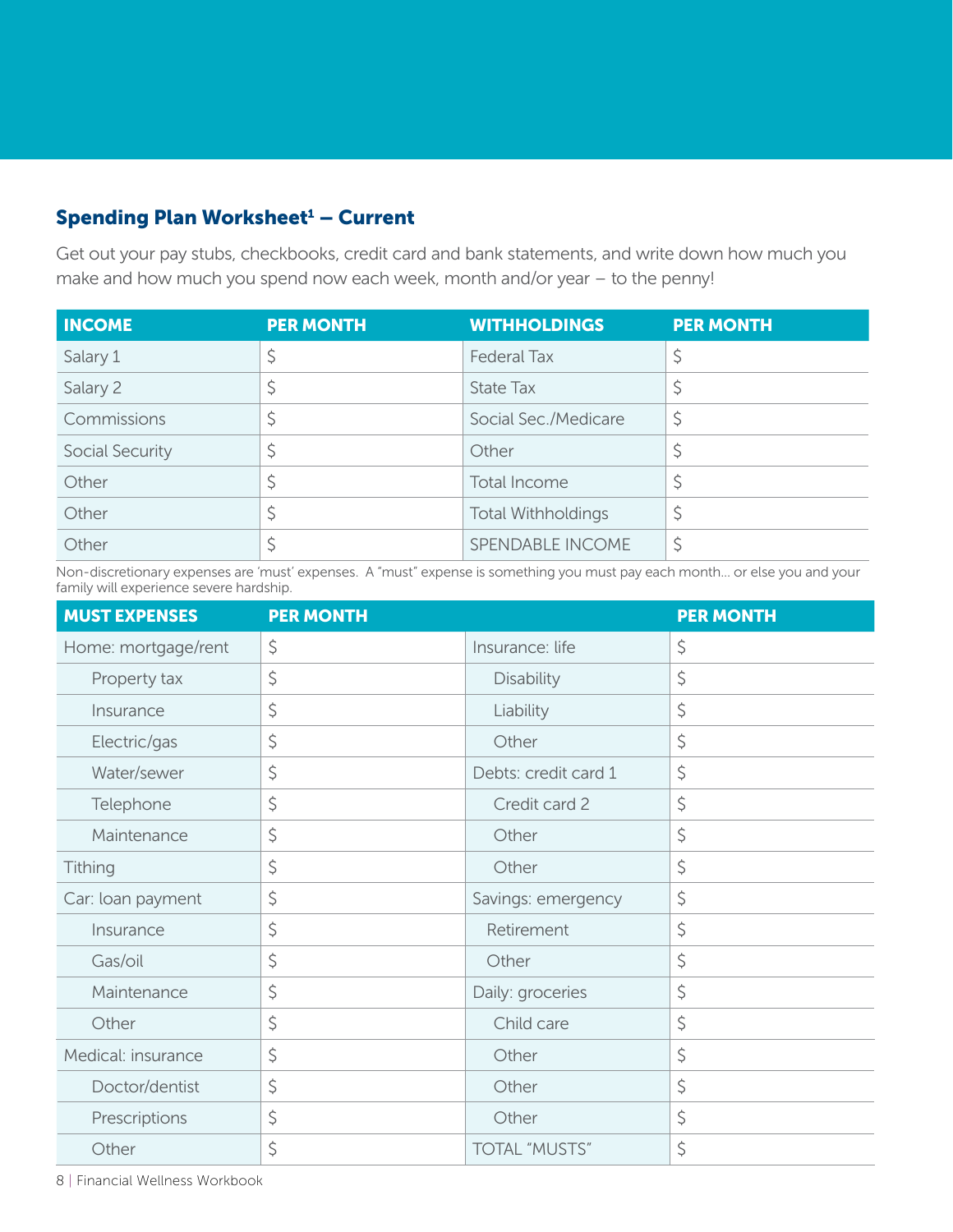

Discretionary expenses are 'want' expenses. A "want" expense is something that makes life better but isn't truly necessary. You can be flexible – some people would say charity or pets are "musts" – but don't put everything you like into the "must" list.

| <b>WANT EXPENSES</b> |               | <b>PER MONTH</b> |
|----------------------|---------------|------------------|
| Cable TV             | Gifts         |                  |
| Dining out           | Allowances    |                  |
| Hobbies/Clubs        | Other         |                  |
| Vacation             | Other         |                  |
| Pet care             | Other         |                  |
| Charity              | TOTAL "WANTS" |                  |

If expenses are greater than income, you need to make changes – starting with a new spending plan.

| SPENDABLE INCOME                  |  |
|-----------------------------------|--|
| LESS TOTAL MUST AND WANT EXPENSES |  |
| <b>MONTHLY SURPLUS OR DEFICIT</b> |  |

1 This worksheet is for educational purposes only. © 2012 Financial Planning Association® All rights reserved.

It's important to analyze where your money is going and where you would like it to go.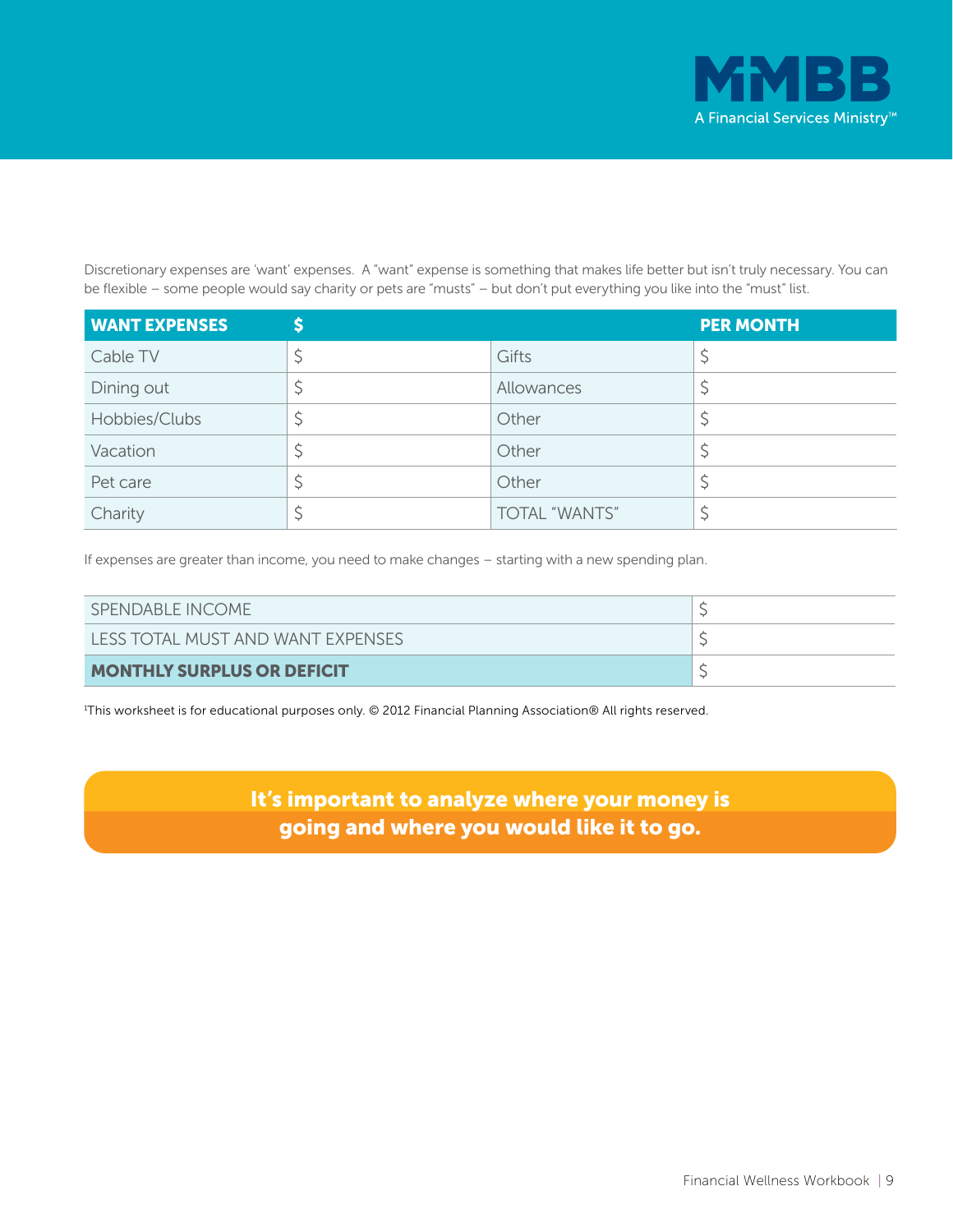### How Much Should You Have In An Emergency Savings Account?

The cornerstone of a successful financial plan is having an emergency fund. Clergy may need to save enough money to pay expenses for 3-6 months.

Build an emergency fund to:

 $\blacksquare$  Cover unexpected expenses

The amount needed in an emergency savings account is 3-6 months of:

- $\blacksquare$  Discretionary (want) expenses
- $\blacksquare$  Non-discretionary (must) expenses
- $\blacksquare$  Estimated income taxes (if self-employed)

If you are like most people and have debt, it is important to understand how much you owe and to whom. This will enable you to create a plan, get out of debt and stay out of debt.

#### Debt Management Plan

The worksheet on the following page will show who and how much you owe. It is important to know your credit score. Check with any of these credit bureaus *(Experian; TransUnion; Equifax)* to obtain an accurate credit report.

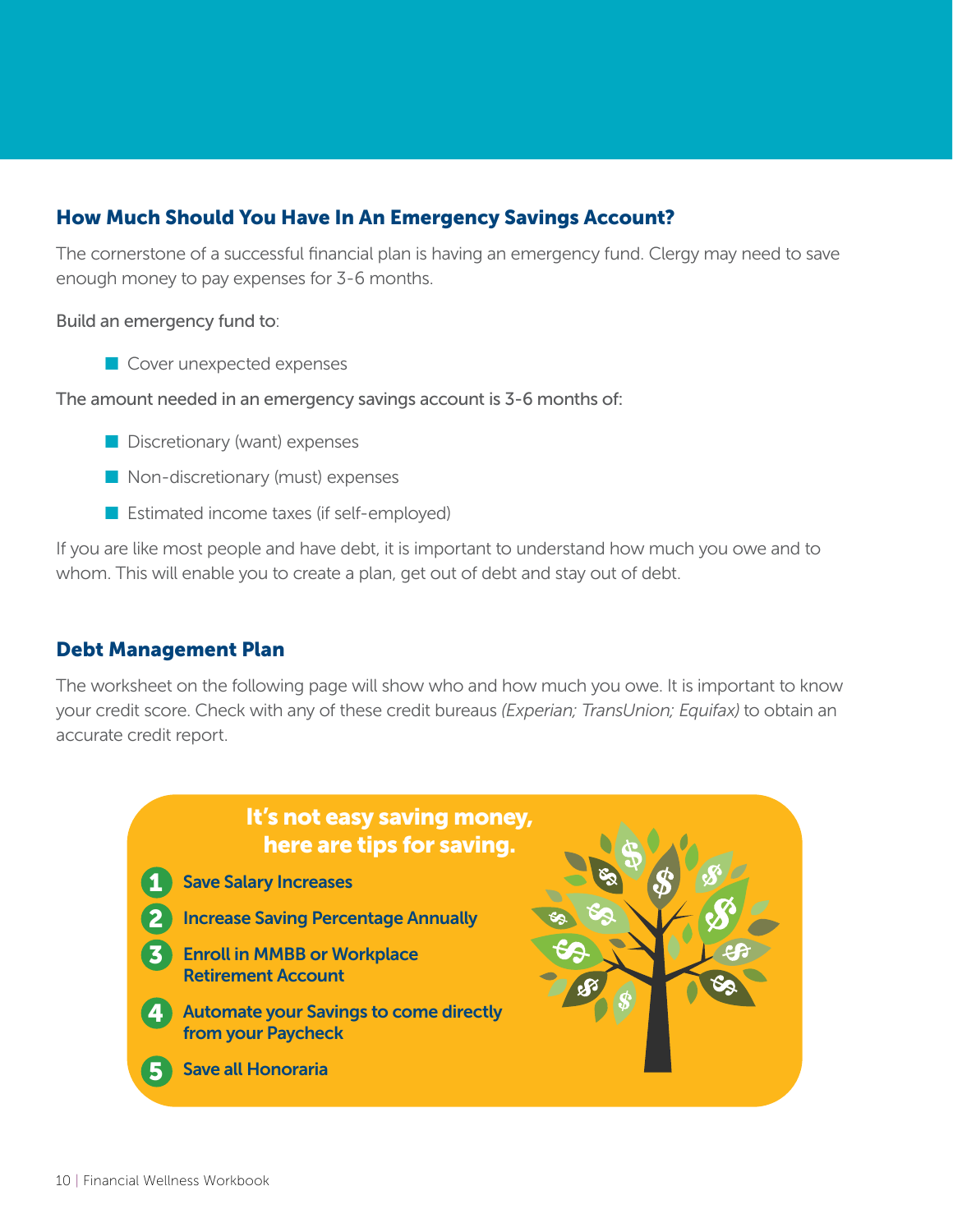

### Debt Management Plan2

List all of your creditors, the amount owed to each, the interest rates, and monthly minimum payments.

| <b>CREDITOR</b> | <b>TOTAL OWED</b> | <b>INTEREST RATE</b> | <b>MINIMUM PAYMENT</b> |
|-----------------|-------------------|----------------------|------------------------|
| 1.              | Ś                 | $\%$                 | Ŝ                      |
| 2.              | \$                | $\%$                 | \$                     |
| 3.              | \$                | $\%$                 | \$                     |
| 4.              | \$                | $\%$                 | \$                     |
| 5.              | \$                | $\%$                 | \$                     |
| 6.              | \$                | $\%$                 | \$                     |
| 7.              | Ś                 | $\%$                 | \$                     |
| 8.              | Ś                 | $\%$                 | Ś                      |
| 9.              | \$                | $\%$                 | \$                     |
| 10.             | \$                | $\%$                 | \$                     |
| <b>Total</b>    | \$                |                      | \$                     |

Then re-order your debts according to which you want to get rid of first. One way to approach paying off debt is to pay off the highest to lowest interest rate – that should save the most money in the long run. Another is from smallest to largest amount – that may help you build momentum by successfully eliminating one creditor from your list relatively quickly.

| <b>CREDITOR</b> | <b>TOTAL OWED</b> | <b>INTEREST RATE</b> | <b>MINIMUM PAYMENT</b> |
|-----------------|-------------------|----------------------|------------------------|
|                 | \$                | $\%$                 | \$                     |
| 2.              |                   | $\%$                 | Ś                      |
| 3.              | Ś                 | $\%$                 | Ś                      |
| 4.              | \$                | $\%$                 | \$                     |
| 5.              | \$                | $\%$                 | \$                     |
| 6.              | \$                | $\%$                 | \$                     |
| 7.              | \$                | $\%$                 | \$                     |
| 8.              | \$                | $\%$                 | \$                     |
| 9.              |                   | $\%$                 | \$                     |
| 10.             | Ś                 | $\%$                 | \$                     |
| <b>Total</b>    | \$                |                      | \$                     |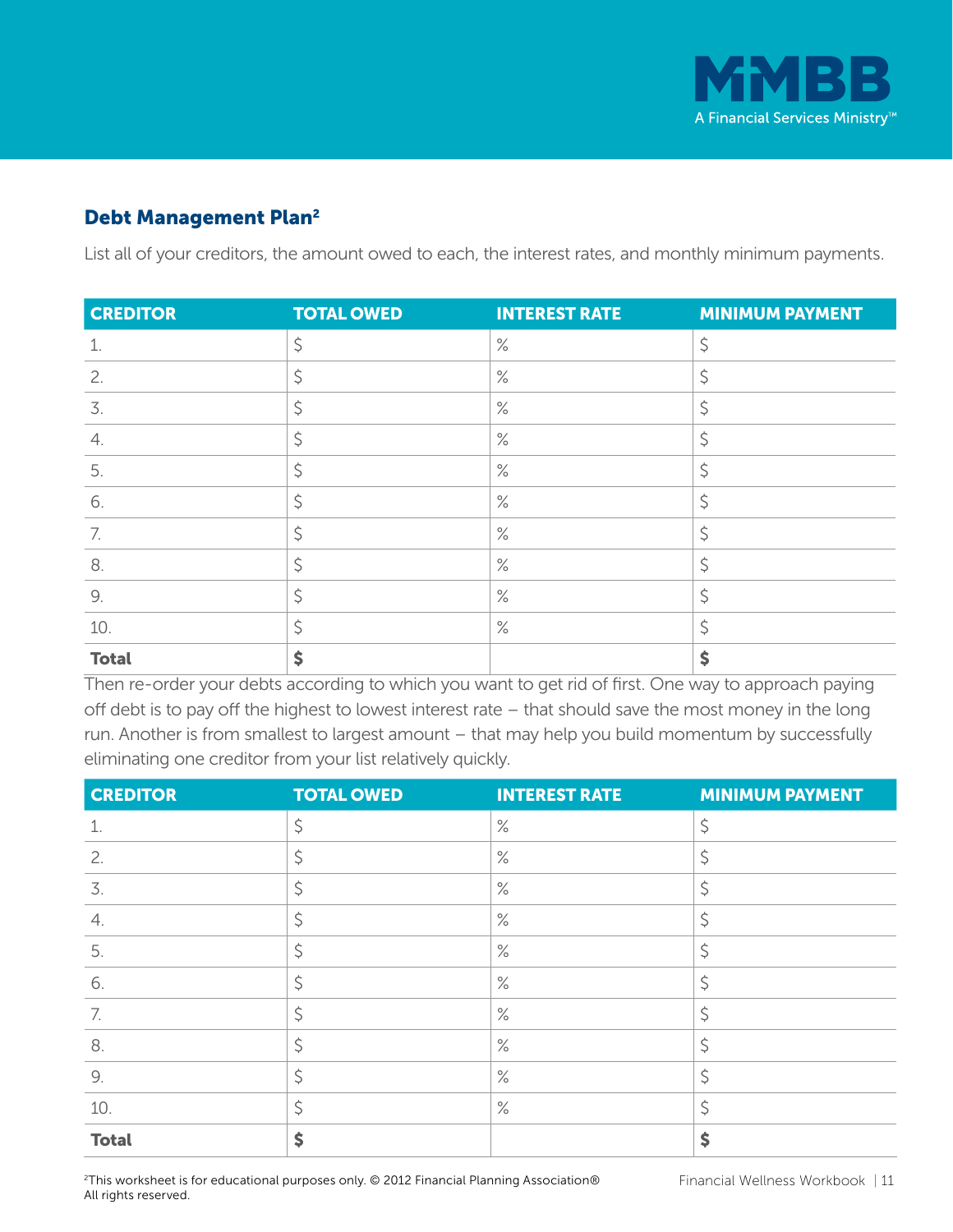Now attack Debt No. 1. Repay as much above the minimum amount as you can each month until it's gone while paying the minimum on the rest. Then attack Debt No. 2. Keep going until all your debts are gone.

| <b>CREDITOR</b>                     | <b>REPAY MORE THAN MINIMUM</b> | <b>REPAY JUST THE MINIMUM</b>    |
|-------------------------------------|--------------------------------|----------------------------------|
| $\mathbf 1$                         | \$                             |                                  |
| 2.                                  |                                | \$                               |
| 3.                                  |                                | \$                               |
| 4.                                  |                                | \$                               |
| 5.                                  |                                | \$                               |
| 6.                                  |                                | \$                               |
| 7.                                  |                                | \$                               |
| 8.                                  |                                | \$                               |
| 9.                                  |                                | \$                               |
| 10.                                 |                                | \$                               |
| <b>Total</b>                        | \$                             | \$                               |
| <b>TOTAL of all debt repayments</b> | \$                             | (Put this in your spending plan) |

#### THE KEY TO SUCCESS – DON'T BUILD UP NEW DEBTS WHILE PAYING OFF THE OLD ONES!

#### Define Your Goals

Identify financial goals and determine what is required to reach them. What are your financial goals? Are your goals SMART?<sup>3</sup>



3 1981 Issue of Management Review by George T. Moran.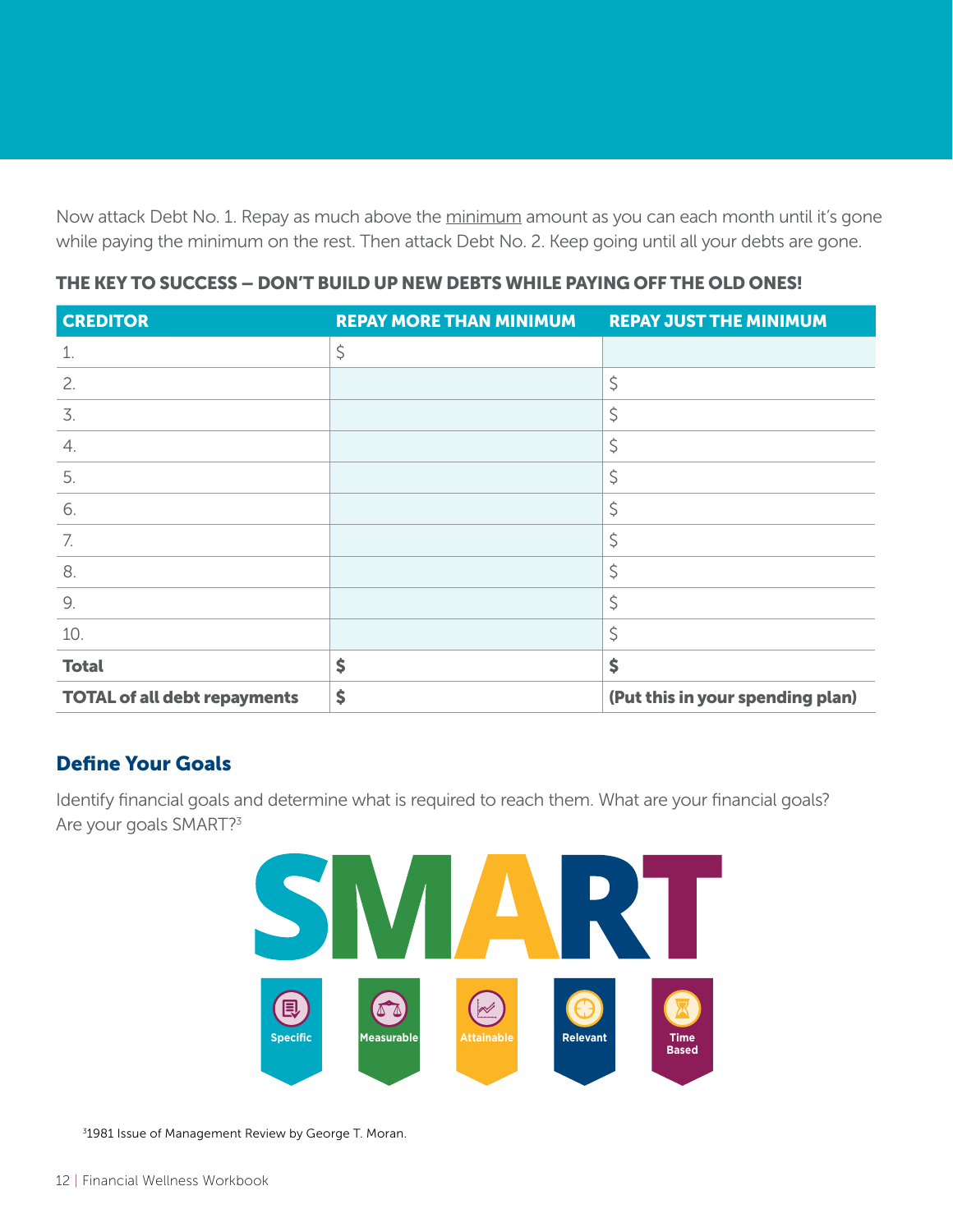

#### SMART Goals

START DATE: DATE ACHIEVED: SPECIFIC: Name a financial goal? (What? Why? And How?)

MEASURABLE: How will you measure your progress (How many? How much?)

ATTAINABLE: Is this goal attainable with effort and commitment? What steps are involved?

RELEVANT: What skills and knowledge are necessary to reach this goal? Is it do-able?

TIME BASED: When will you achieve this goal?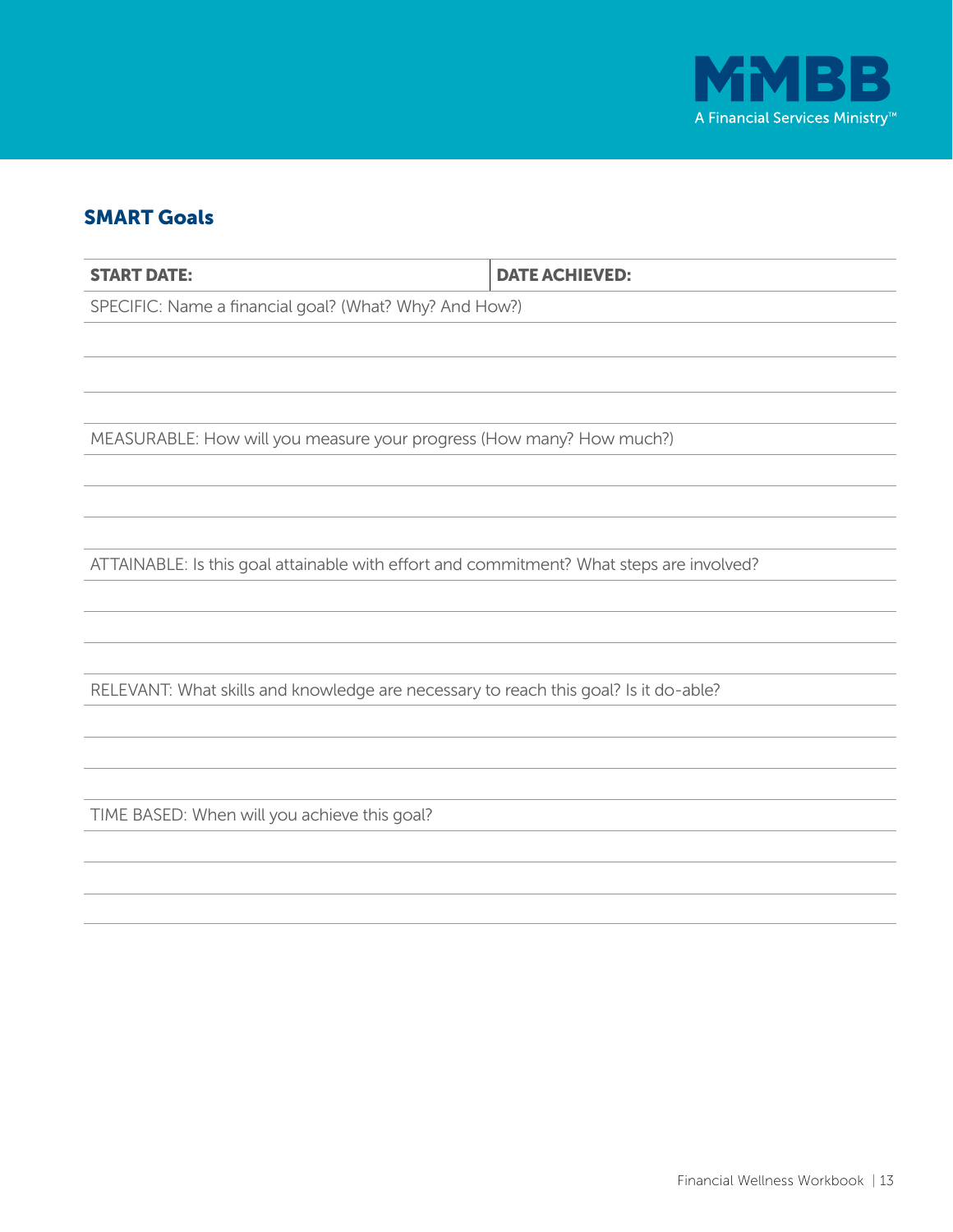# Retirement Planning

A well-structured retirement plan can help you to accumulate the necessary savings for a comfortable retirement. We often focus on money but there

are many aspects to consider when planning for retirement. Here are a few:

- $\blacksquare$  What does retirement look like for you?
- $\blacksquare$  Do you want to work during retirement?
- **Now much is enough?**

Cardinal rules of retirement planning:

- $\blacksquare$  Never put off to tomorrow what you can do today
- $\blacksquare$  Retirement may last 25 years or longer. You need a plan for those years.
- $\blacksquare$  Understand the time value of money
- $\blacksquare$  Start with the end in mind

The Joe and Joanna story illustrates the time value of money.

| <b>Joanna</b> | <b>Joe</b> |
|---------------|------------|
| 20            | 20         |
| 40            | 20         |
| \$50          | \$165      |
| \$12,000      | \$39,600   |
| \$76,472      | \$76,472   |
|               |            |

#### Assumes a 6% rate of return on investments

KEY POINTS Each of them actively saved for 20 years. Because Joanna started early at age 26 her money was invested for 40 years, while Joe who began at age 46 was only invested for 20. Joanna and Joe had the same account value at age 66 but Joe had to save more than three times as much as Joanna for the same result (\$39,600 compared to \$12,000.)

| <b>Retirement Savings to Income Ratio Age</b><br>(Multiple of your annual income you should |      |  |
|---------------------------------------------------------------------------------------------|------|--|
|                                                                                             |      |  |
| 26                                                                                          | 0.1  |  |
| 31                                                                                          | 0.5  |  |
| 36                                                                                          | 1.3  |  |
| 41                                                                                          | 2.2  |  |
| 46                                                                                          | 3.6  |  |
| 51                                                                                          | 5.2  |  |
| 56                                                                                          | 7.2  |  |
| 61                                                                                          | 9.6  |  |
| 66                                                                                          | 12.6 |  |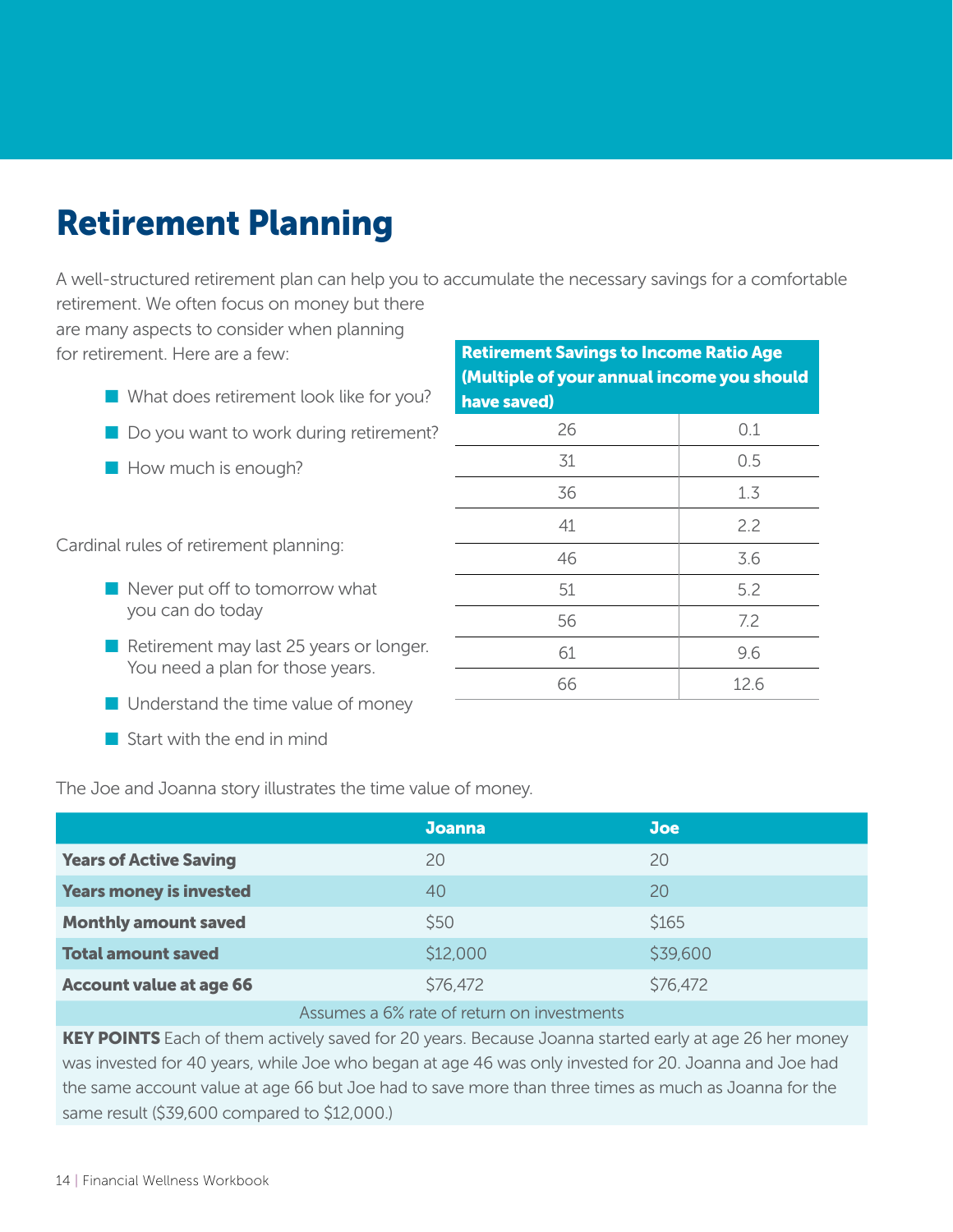

### Set A Savings Goal

How much will you need to save for retirement? It is important to start early and understand what your ultimate retirement savings needs will be. A rough rule of thumb is ten times your last full-time salary. Depending on your family situation or lifestyle you could need more. The following model assumes an ideal savings goal–Don't let that scare you. With a few modifications in your savings plan, you can make a big difference in achieving your goal.

| <b>Age</b>        | Savings Rate |
|-------------------|--------------|
| 20s               | 10%          |
| 30s               | 12%          |
| 40s to retirement | 15%          |

Once you have determined the approximate amount, set a savings goal.

#### Retirement Savings Worksheet

| My Earnings Now My current annual salary:                                |                | Ś                        | <b>Box 1</b> |
|--------------------------------------------------------------------------|----------------|--------------------------|--------------|
| My retirement savings rate now                                           |                |                          |              |
| Current annual amount my employer contributes to my retirement           |                | \$                       |              |
| Current annual amount I save for retirement:                             |                |                          |              |
| Total amount saved annually for retirement:                              |                |                          |              |
|                                                                          |                |                          | <b>Box 2</b> |
| My current retirement savings rate: (box 2 divided by box 1)             |                |                          | $\%$         |
| <b>My Retirement Assets Now</b>                                          |                |                          |              |
| Current total amount in retirement savings: (include IRAs, 401(k), 403b) |                | $\zeta$                  |              |
|                                                                          |                |                          | Box 3        |
| Current savings to income ratio: (box 3 divided by box 1)                |                |                          |              |
| My Retirement Savings Goal (see "Set A Savings Goal" above)              |                |                          |              |
| My target retirement savings rate is:                                    |                |                          |              |
| It's Your Choice                                                         |                |                          |              |
| Today I choose to save                                                   |                | per month from my salary |              |
| This is                                                                  | % of my salary |                          |              |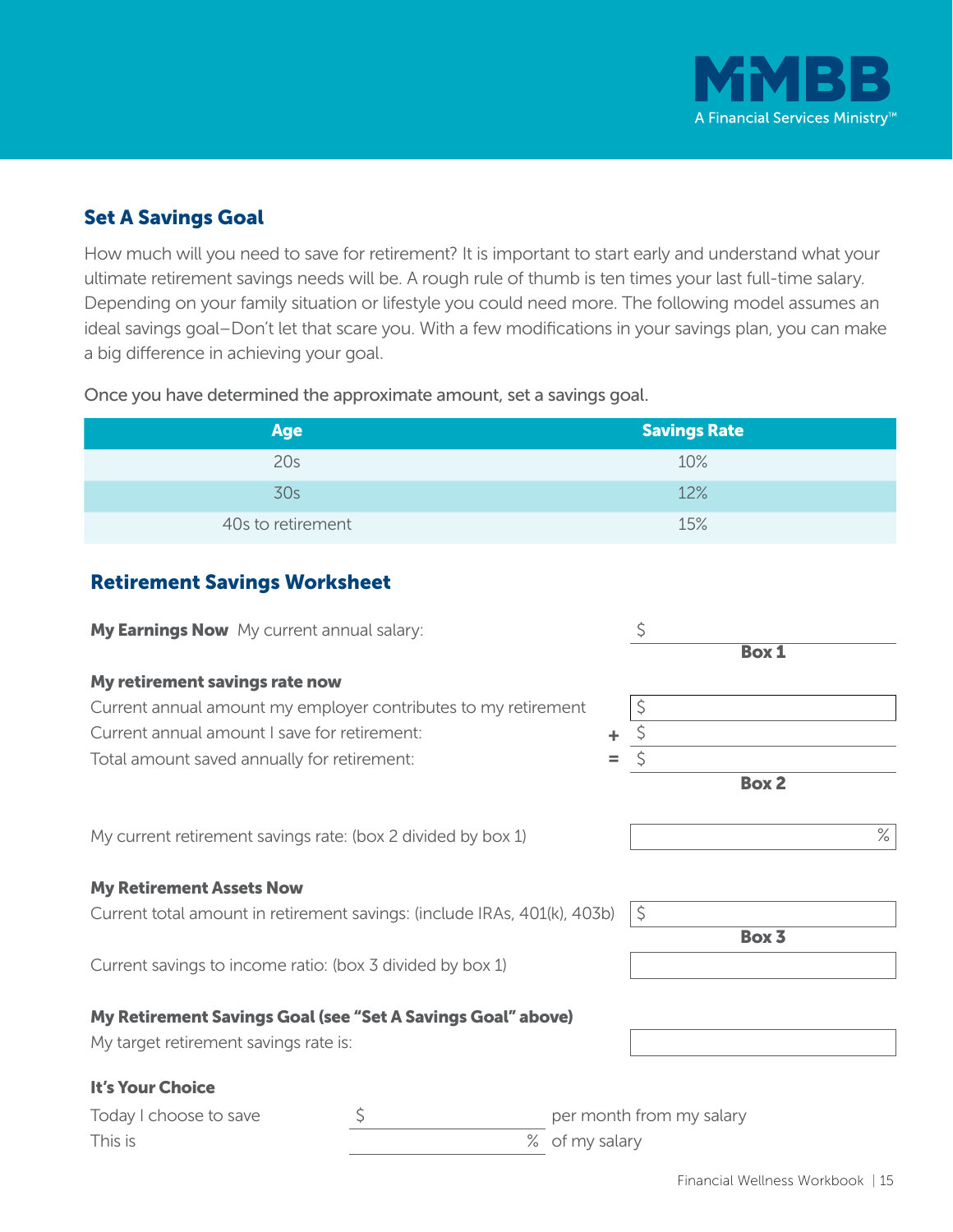#### Planning for Retirement – It's Your Choice

As both a ministry and a financial services organization, MMBB's plans are tailored to be affordable and flexible for the church or faith-based organizations as well as sensible and reliable for staff.

MMBB offers three plans that your employer may offer to help you reach your retirement goals.  $-$ 

The **Comprehensive Plan**, an employer-paid plan that allocates contributions to the employee's retirement account.

This program includes:

- $\blacksquare$  Retirement Benefits
- **n** Disability Income
- $\blacksquare$  Death Benefit

The **Retirement Only Plan**, an employer-paid plan that offers the benefits of flexibility and affordability. MMBB can match a current plan or help your employer construct a brand-new plan that is tailored to meet your needs.

#### This program allows:

- $\blacksquare$  Use of vesting and other plan features to meet your needs
- $\blacksquare$  Occasional contributions
- $\blacksquare$  The option to combine with The **Member Contribution Plan to allow** employer and employee contributions and construct a matching plan.

*"If you have capital worth about 12-15 times your gross annual income at age 65, this should put you in a position to live on about 80% of your preretirement income." —*Charles Farrell, *Your Money Ratios: 8 Simple Tools for Financial Security at Every Stage of Life.*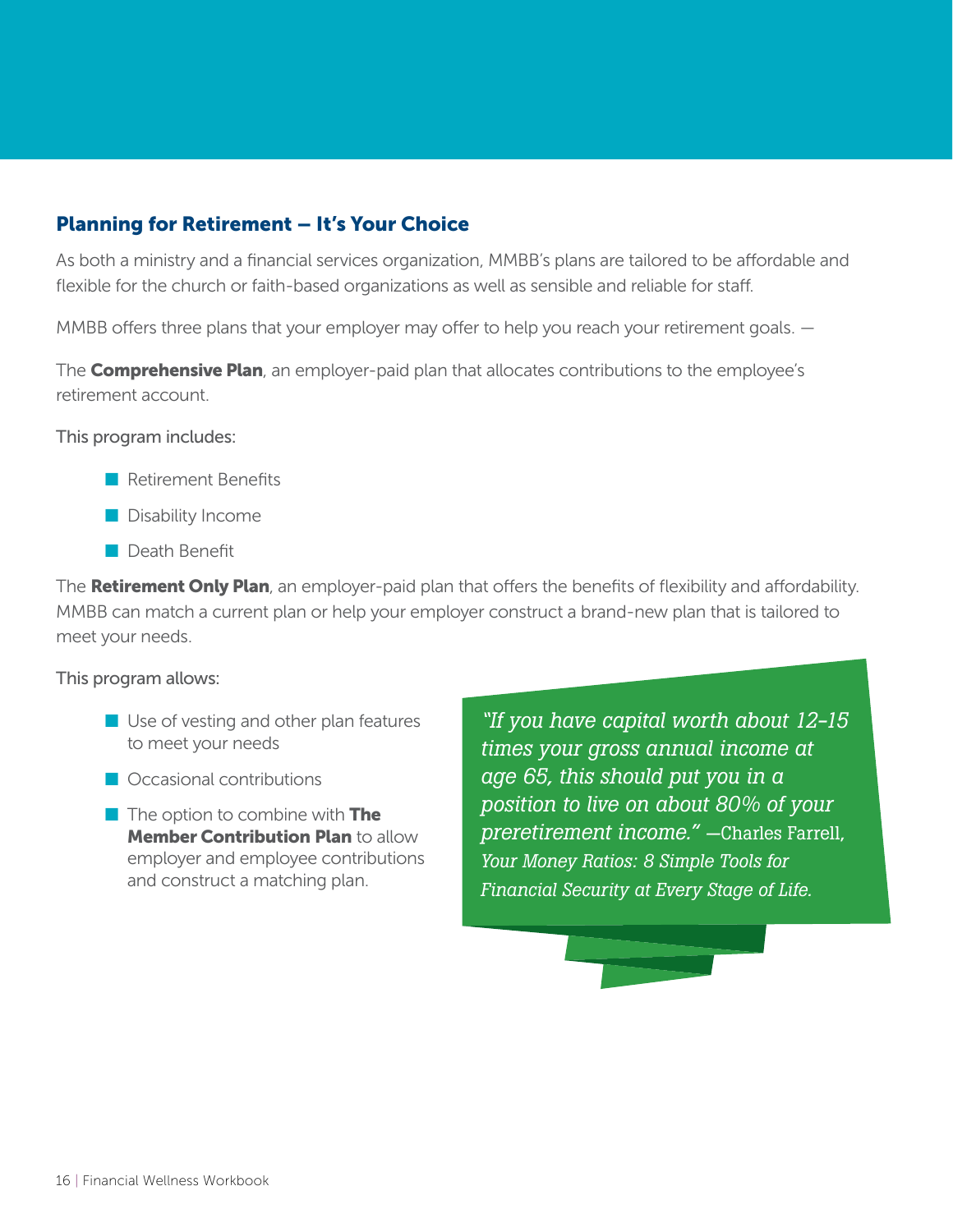

The **Member Contribution Plan** allows you to contribute to your own retirement. Social Security benefits and employer contributions to your retirement account may not be enough to maintain your standard of living in retirement. Even small member contributions made over time can significantly increase your retirement income.

#### This program allows:

- $\blacksquare$  Contributions to your retirement on a pre-tax basis through easy payroll deduction. This means that you do not pay taxes on your contribution until the money is withdrawn.
- Rollover funds from existing retirement accounts into your MMBB account.

You decide how much to contribute up to IRS limits.

#### What is Your Full Retirement Age to Receive Social Security?

| If you were born in | Your full retirement age is |
|---------------------|-----------------------------|
| 1943-1954           | 66                          |
| 1955                | 66 and 2 months             |
| 1956                | 66 and 4 months             |
| 1957                | 66 and 6 months             |
| 1958                | 66 and 8 months             |
| 1959                | 66 and 10 months            |
| 1960 or later       | 6/                          |

#### Social Security Benefits

It's the age at which you can receive a full, or unreduced, Social Security retirement benefit.

Your full retirement age ranges from 66 to 67, depending on the year you were born. If you begin receiving benefits earlier than this age, you'll receive a reduced benefit. If you begin receiving benefits after this age, you'll receive a higher benefit up to age 70 because you will earn delayed retirement credits. To check with the Social Security Administration to receive an estimate of what you will earn visit, www.ssa.gov.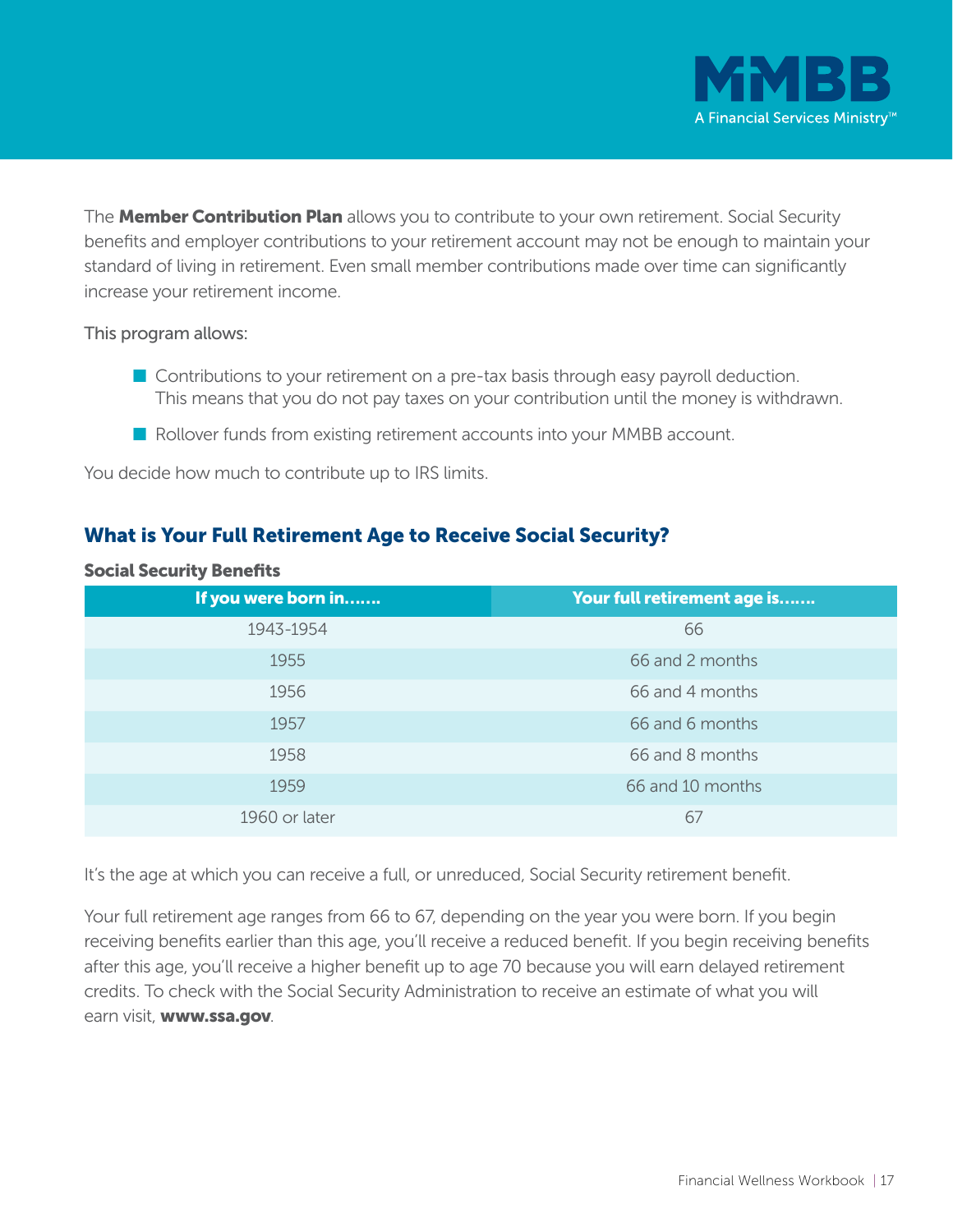# Investing

At MMBB, we have several professionally managed funds structured like mutual funds.

| <b>Fixed Income</b><br>• Money Market<br>Fund<br>• U.S. Bond Index<br>Fund | <b>Multi-Asset</b><br><b>Class Funds</b><br>• Balanced Fund<br>• New Horizon<br>Fund<br>• Fossil Fuel Free<br><b>Balanced Fund</b> | <b>Stock Funds</b><br>• International<br><b>Equity Index</b><br>Fund<br>• Social Awareness<br>Fund<br>• U.S. Equity Index<br>Fund | <b>Target Date</b><br><b>Funds</b><br>• Target Date Funds |
|----------------------------------------------------------------------------|------------------------------------------------------------------------------------------------------------------------------------|-----------------------------------------------------------------------------------------------------------------------------------|-----------------------------------------------------------|
|                                                                            |                                                                                                                                    |                                                                                                                                   |                                                           |

MMBB offers members a broad range of investment options. You may invest your entire account in any of our funds or you may choose to split your contributions among several investment funds – the choice is yours. Your tolerance for risk in investing will depend on your time frame and ability to handle volatility.

### 403(b) plans and IRAs are not investments—they are tax-advantaged vehicles that hold individual investments

#### Risk vs. Return

Most of us are familiar with the trade off between risk and return. As the potential for return increases, so does the level of risk. In other words, the less risk an investment has, the lower the potential for return. The key is to try to maximize returns at a level of risk that you're comfortable with.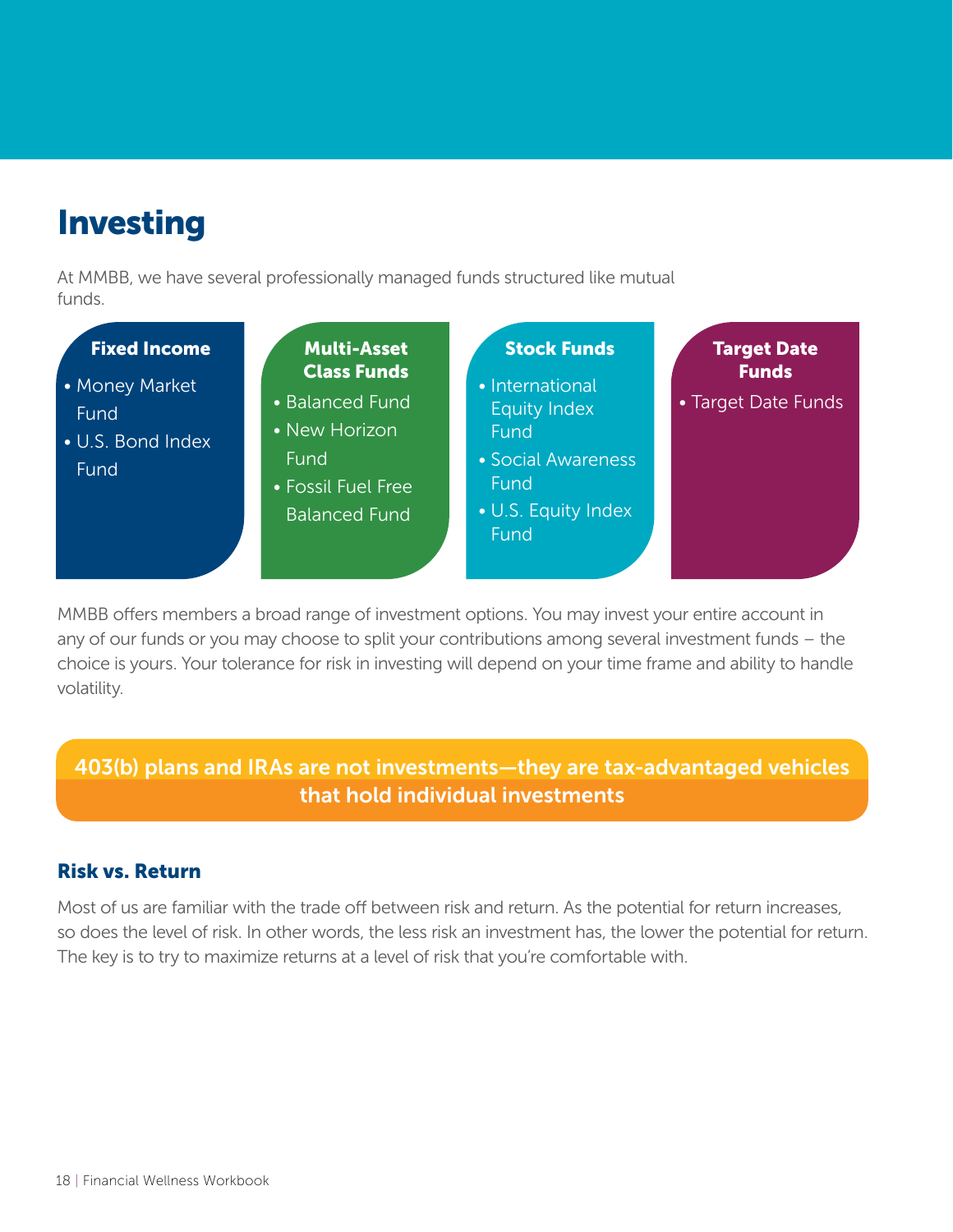



Tips to Investing:

Keep it simple. It is not about picking the best investments each year. Do not try to time the market. Choose an appropriate risk level for your goal.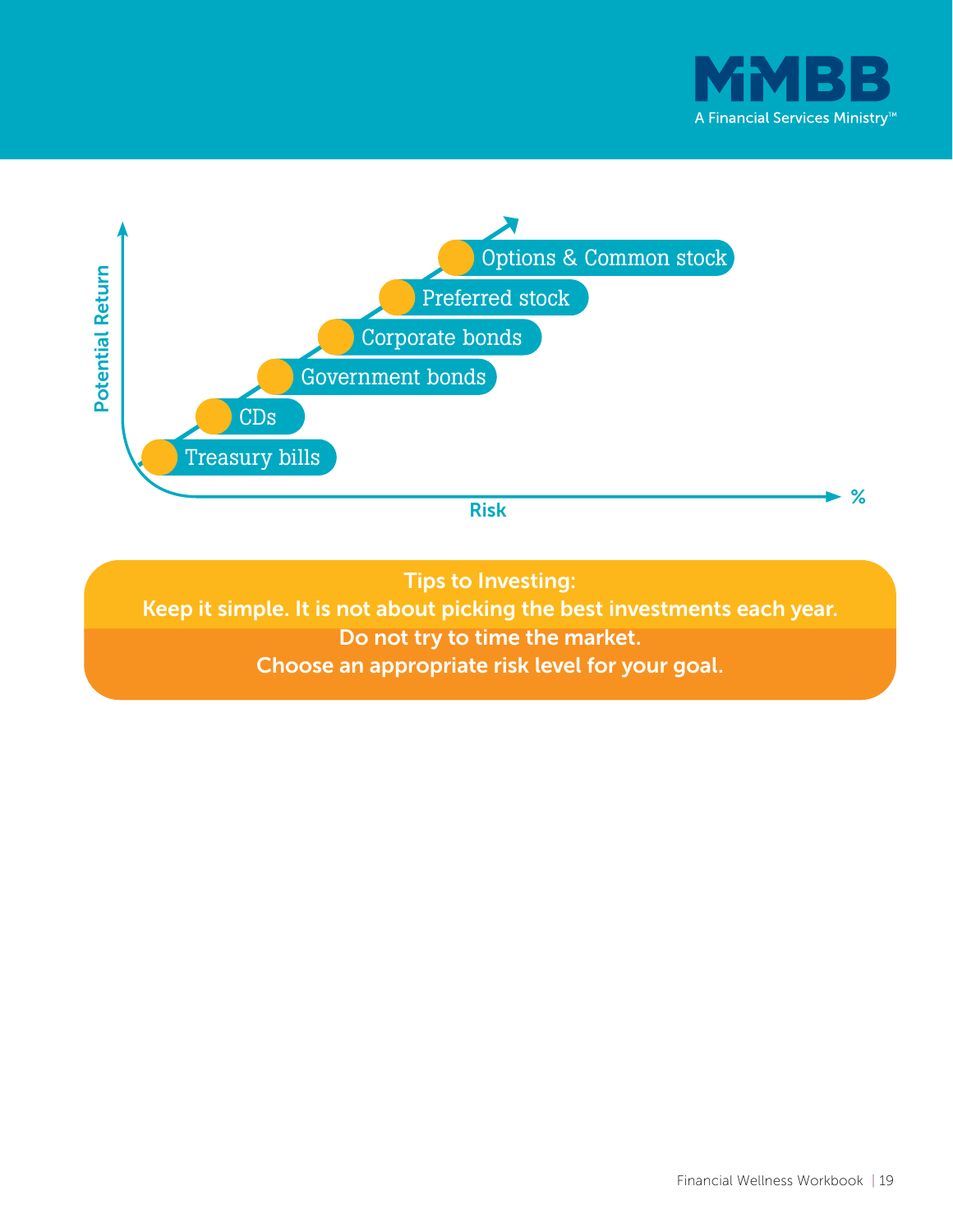### Insurance and Estate Planning

Insurance helps us manage the risk of financial loss through 'Risk Pooling'. Common types of insurance include:



#### Risk Management with Insurance

Know your risk tolerance to potential financial liabilities that are not covered. Make sure that you have enough in savings to pay for unexpected events not covered by your insurance policies.

Ways to better manage or save on these policies include:

- $\blacksquare$  Look for discounts by having multiple policies with one carrier.
- **n** Consider not taking Comprehensive coverage for an older vehicle.
- $\blacksquare$  Talk to your insurance company to see if you are properly covered.
- $\blacksquare$  Review your policies annually to ensure proper coverage.
- $\blacksquare$  Consider higher deductibles to lower your monthly premiums.
- $\blacksquare$  Consider exploring whether excess liability insurance is right for you.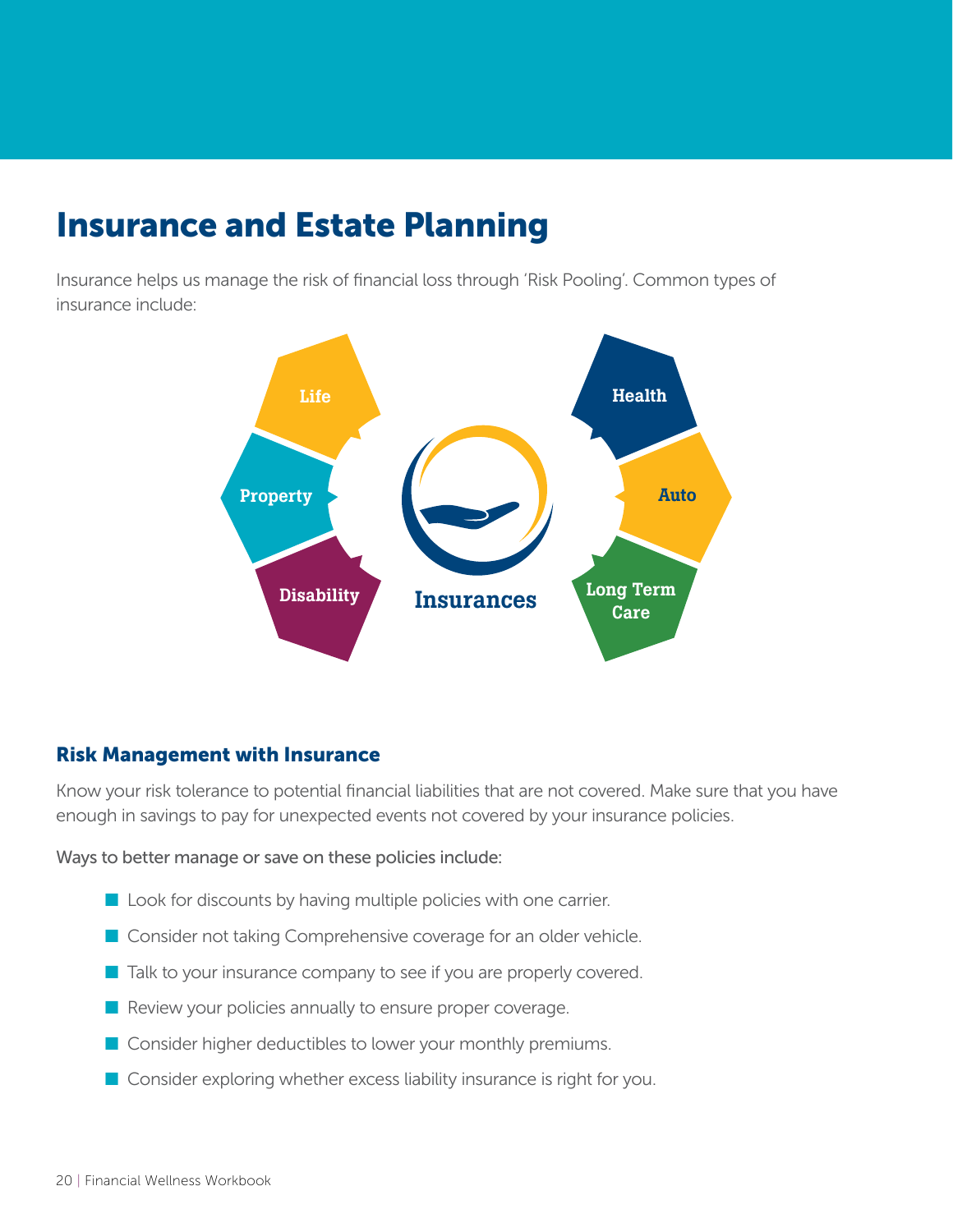

#### Estate Planning

What is an Estate Plan?

An estate plan reflects the way you want your personal and financial affairs to be handled upon your death or if you become incapacitated.



#### Who needs an Estate Plan?

All adults should have an estate plan. It is important to have your estate plan up to date in the event you become incapacitated or die. If you die intestate (without a will) the state where you reside will decide how your property is distributed. It is important to consult an estate planning attorney in your state whenever you create or amend your estate plan. Failing to plan may mean:

- $\blacksquare$  A court would have to appoint a guardian
- $\blacksquare$  Increased burden on your guardian
- $\blacksquare$  The appointed guardian's decisions might not be what you would want
- $\blacksquare$  Increased tax liability on the estate may occur if you don't have an estate plan in place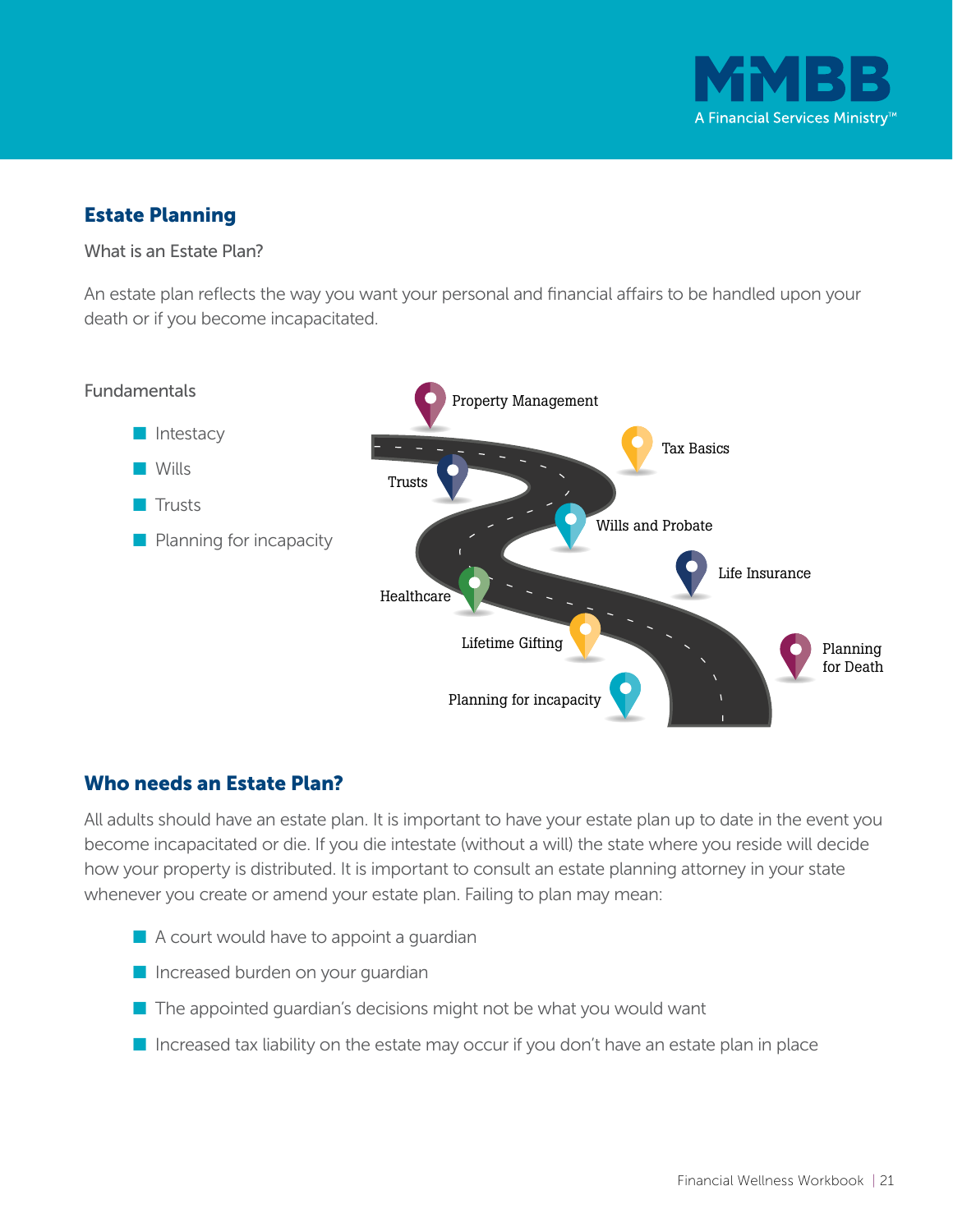An estate attorney can assist you in creating a will, power of attorney documents, living will, and advanced directives.

| <b>Joint</b><br><b>Ownership</b>                               | <b>Durable Power</b><br>of Attorney<br>(DPOA)                              | Living<br><b>Trust</b>                                                           |
|----------------------------------------------------------------|----------------------------------------------------------------------------|----------------------------------------------------------------------------------|
| Joint owner<br>has the same<br>access to property<br>as you do | Allows you to<br>designate an agent<br>to make decisions<br>on your behalf | Allows a<br>successor trustee<br>to take over<br>management of<br>trust property |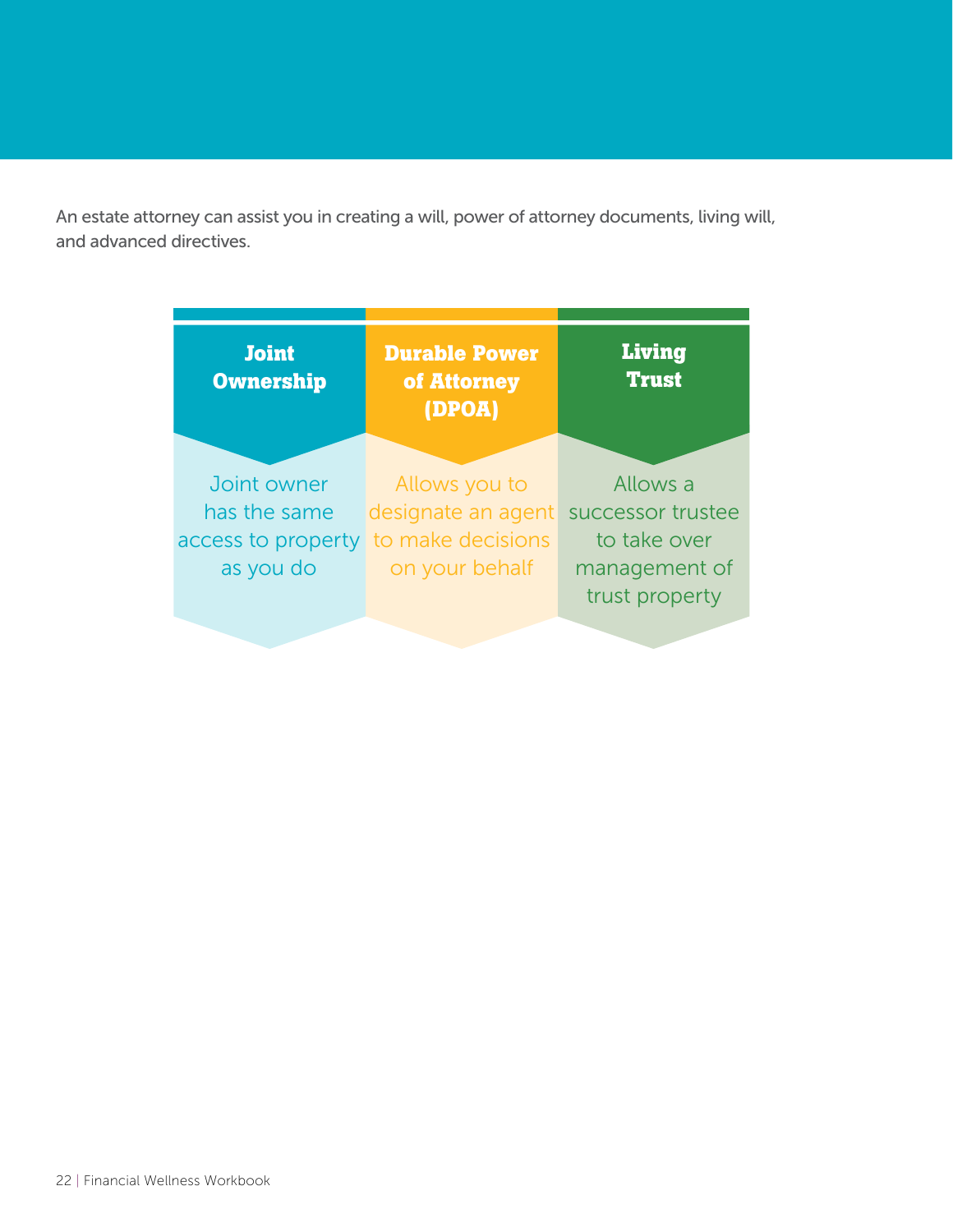

#### Let MMBB Financial Services Walk With You

Service and financial expertise truly sets MMBB apart and, as a ministry, are the heart of who we are and what we do. MMBB can meet your financial planning and investment needs. This workbook provides a vehicle to get you started on your journey to financial wellness. You are not alone on your journey. We are here to listen, advise and serve.

As an MMBB member, you are eligible for personal financial consultations with our staff of experienced Financial Planning Specialists. Our Financial Planning Specialists are not driven by commissions and do not sell products – we provide this service to you at no cost as a benefit of membership. To work with one of MMBB's Financial Planning Specialists, please call 800.986.6222 or send an email to financialplanning@mmbb.org.

> *May God give you the desire of your heart and make all your plans succeed.*  —Psalm 20:4 (NIV)

> > Financial Wellness Workbook | 23